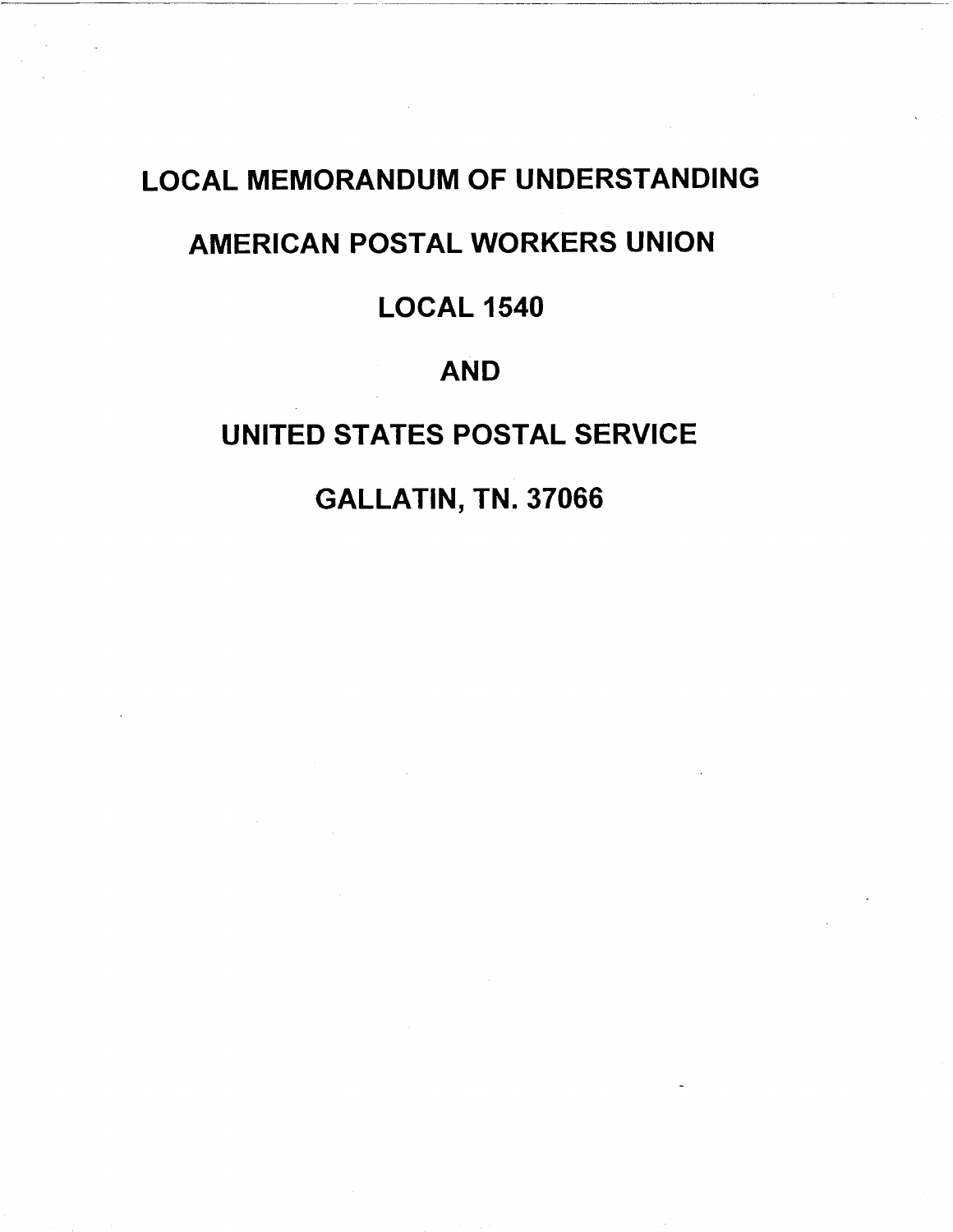Item # 1 Wash-up

Item # 2 The establishment of a regular workweek of five days with either fixed or rotating days off.

All full time regular clerks will have a job with five day workweek with fixed days off.

Item # 3 Guidelines for the curtailment or termination of postal operations to conform to orders of local authorities or as local conditions warrant because of emergency conditions.

Item # 4 Leave program

Method for making choice selection:

Each clerk will be given a first choice vacation selection form. The form must be completed and returned to their immediate supervisor within five(5) working days. The supervisor will approve or disapprove the request, by seniority, and return a copy to the employee. The first choice selection process must be completed by February 1st.

Each clerk will be given a second choice following the procedures outlined in the first round choice vacation selection, except the second round must be completed by February 15th.

Except in an emergency, if an employee cancels this leave it must be canceled in writing to the employees immediate supervisor, with a copy to the local union. The leave must be canceled two(2) weeks prior to the beginning date, at which time the union will post the cancellation. PS Forms 3971 will be aceepted for three(3) days with seniority prevailing, after which time Item 12 of this agreement will be followed.

*r-*

All annual leave will be distributed by seniority.

Item # 5 The duration of the choice vacation period.

The choice vacation period shall be January 1 through November 30. Application for choice vacation shall begin by January 1 and shall be completed by February 15. Vacation selection shall be by installation seniority.

.,.

-.....\_\_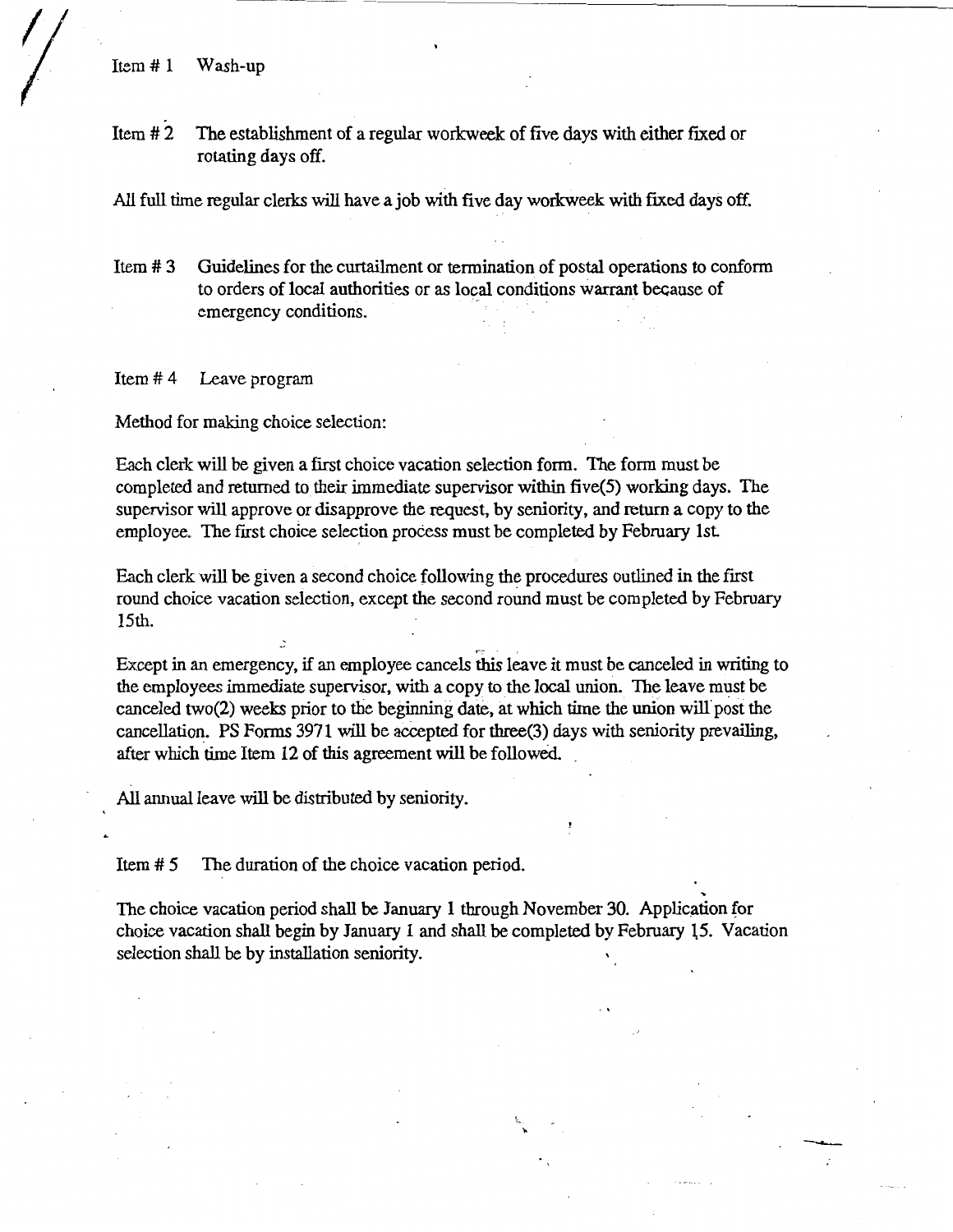Item #6 The determination of the beginning day of an employee's vacation period.

Clerks will start their vacations on a Monday and shall return to work on Monday following their vacation, unless that Monday is a holiday or a non-scheduled day, in which case, they will return to work on the Tuesday following the end of their vacation

Item # 7 Whether employees at their option may request two selections during the choice vacation period, in units of either five(5) or ten(10) days.

All clerks are granted a first selection, either five(5) or ten(10) days, no more than fifteen(15) continuous days, by office seniority, and a second selection shall also be granted by office seniority.

Item# 8 Whether jury duty and attendance at National or State conventions shall be charged to choice vacation period.

Clerks on jury duty during their choice vacation period shall be eligible for another available period with their choice vacation period.

Item# 9 Determination of the maximum number of employees who shall receive leave each week during the choice vacation period.

At least 14% of the clerk craft shall be granted annual leave during the choice vacation selection and .50 rounding rule will apply.

Item #10 The issuance of official notices to each employee of their approved vacation schedule.

Each employee shall be given a copy of their two(2) vacation selection forms, when approved. At that time each employee should complete this request on PS Form 3971.

,.

.. ·~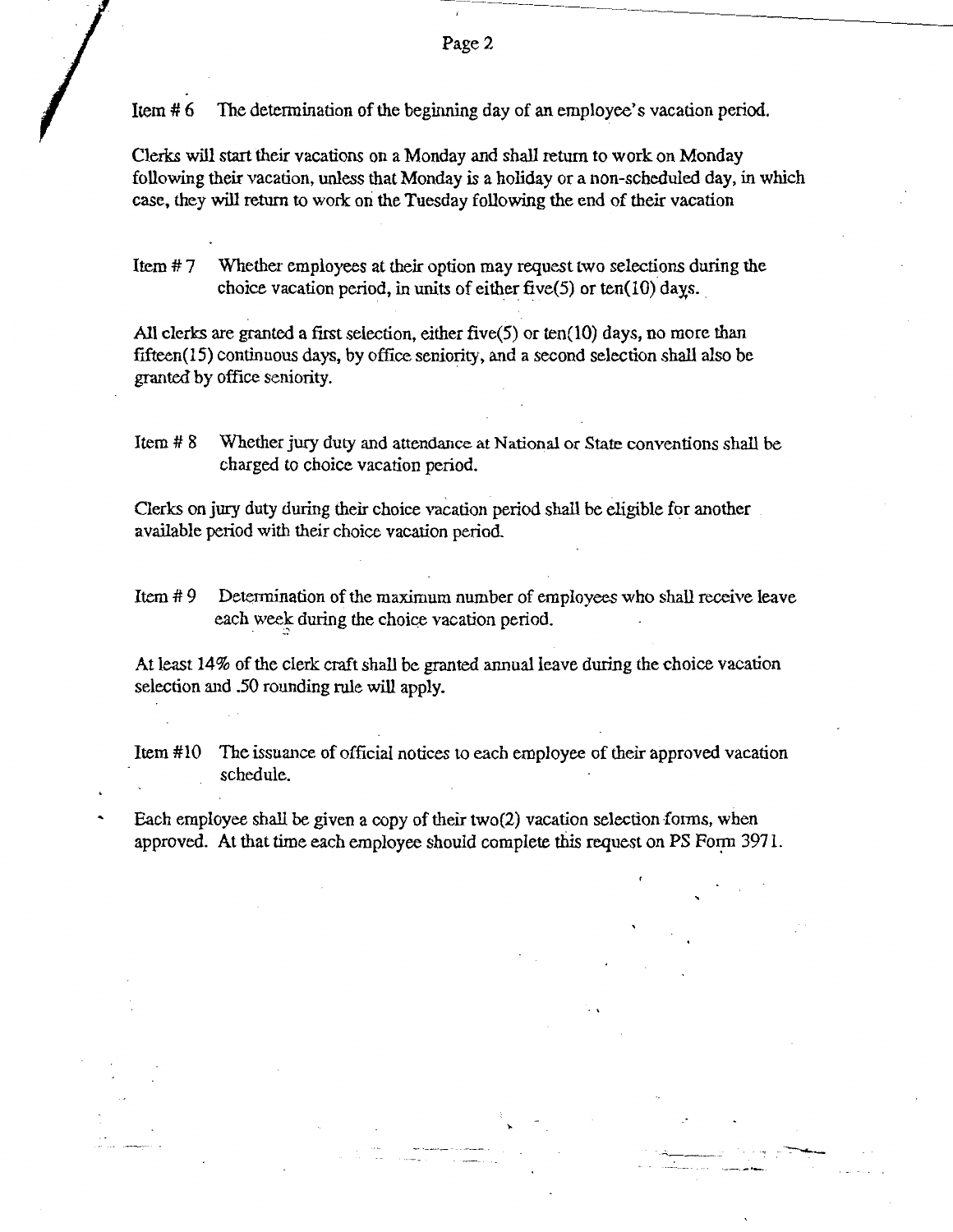#### Item# 11 Determination of the date and means of notifying employees of the beginning of the new leave year.

Notice of the date of the beginning of the new leave year will be posted on the bulletin board, as soon as it becomes available.

Item # 12 The procedures for submission of application for annual leave other than choice vacation period.

A. Requests for annual leave other than choice, 40 hours or more, will be submitted on PS Form 3971, not earlier than 90 days or later than the Tuesday prior to the service week in which the leave is desired. Approval or denial of this non-choice leave will be given no later than Wednesday prior to the service week in which annual leave is requested. Except in an emergency, if an employee cancels this annual leave it must be canceled, in writing, to the employee's immediate supervisor, with a copy to the local union~ The leave must be canceled two weeks prior to the beginning date and must be canceled in its entirety. (Partial days worked, 4 hours or less, during the period are not considered as cancellation of leave). The employee who cancels the leave is no longer eligible for leave during the canceled period.

B. Requests for annual leave other than choice, less than 40 hours, will be submitted on PS Form 3971, not earlier than 45 days or later than Tuesday prior to the service week in which the leave is requested. Approval will be the same as in A, above. All annual leave described in both A and B will be distributed by seniority.

C. Daily leave, 8 hours or less, will be granted on a first come, first served basis. When two or more PS Forms 3971 are submitted on the same day; seruority will prevail. Daily leave will be accepted at anytime, but will be approved only if replacement is available. The 14% provision does not apply to paragraph C. Approval or denial will be given as soon as possible.

D. Excluding December, up to 14% of the clerk craft in this office will be granted annual leave. The 14% will include all annual leave, family medical leave, military leave, convention leave, and long term sick leave where it can be reasonably projected that employees who are on extended sick leave will not be available to work, Leave shall not be denied on speculation that sick leave might be required. The sick leave exclusion shall not apply to employees who have been or who can reasonably be expected to be on employees compensation (OWCP) for more than 60 days.

,.

---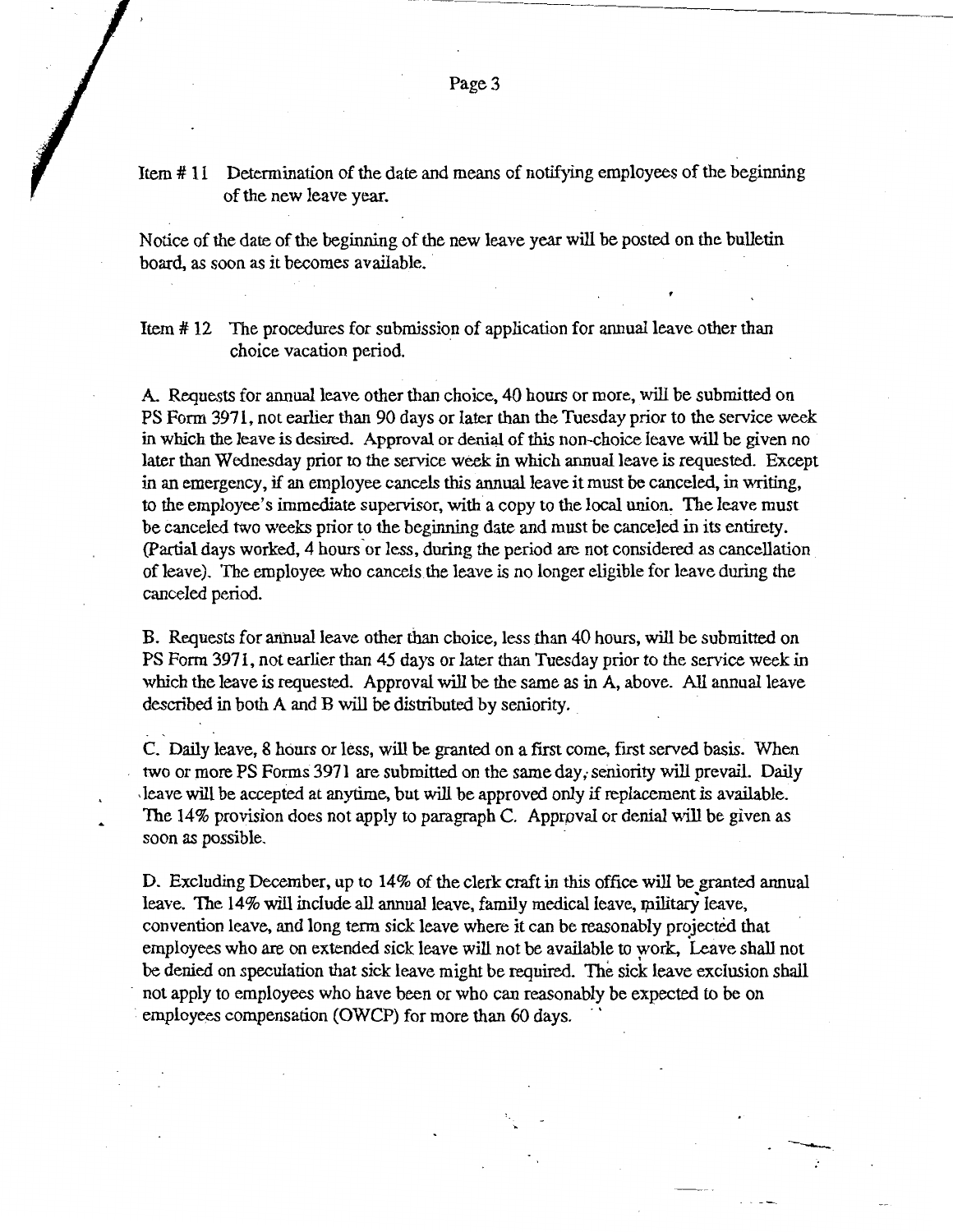D. In applying the 14% requirement, any fraction of .50 or more will mean an additional employee. Any fraction of less than .50 will be discarded (the rounding rule applies).

Item# 13 The method of selecting employees to work on a holiday. •

- (1) Casuals
- (2) Part-time flexibles
- (3) Full-time regulars who volunteer to work their holiday or day designated as holiday, by seniority.
- (4) Transitional employees
- (5) Full-time regulars who volunteer to work on their non-scheduled day, by seniority.
- (6) Full-time regulars who did not volunteer on what would be otherwise their non-scheduled day, by inverse seniority.
- (7) All other non-volunteer full-time regulars, by inverse seniority

If after the posting period a need develops for additional or replacement employees, employees shall be selected according to the same order as above.

Item # 14 Whether Overtime Desired List in Article 8 shall be by section and/or tour.

Overtime desired list will be by section, as the Gallatin Post Office.

Item # 15 The number of light duty assignments, within each craft or occupational group, to be reserved.for temporary or permanent light duty.

Item # 16 The method to be used in reserving light duty assignments to that no regular assigned member of the regular work force will be adversely affected.

-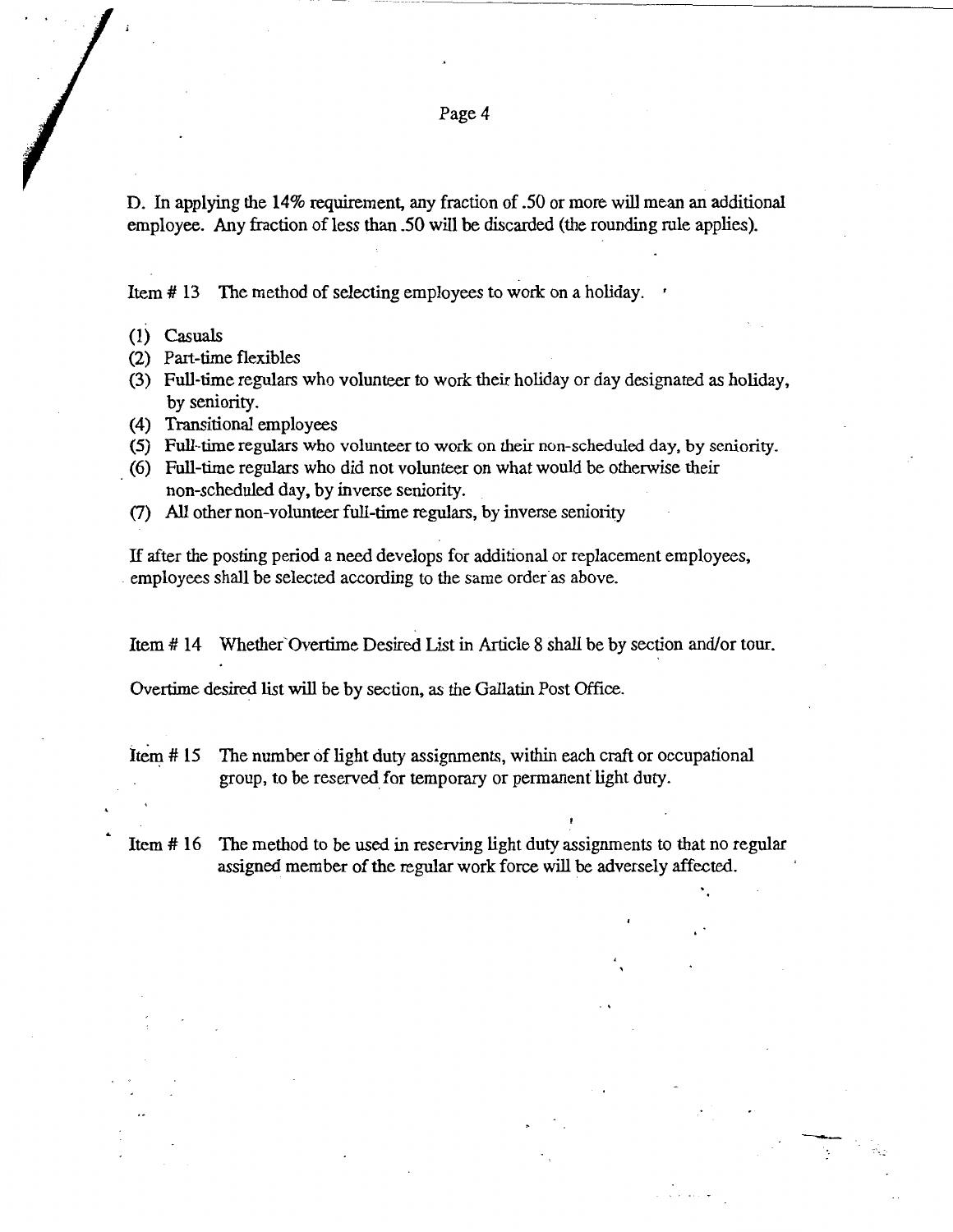-----~--- ----------

Item # 17 The identification of assignments that are to be considered as light duty within each craft represented in the office

A committee of equal number of employees and management shall be established to determine the needs of employees requesting light duty assignments.

Light duty shall consist of performing any clerk service that he/she may be able to perform\_ or any other duties available that he/she can perform, agreed to by the committee, that will not adversely affect any full time regular employee.

Item #18 The identification of assignments comprising a section when it is proposed to reassign within an installation employees excess to the needs of the section .

. The separate section at the Gallatin post office will be the main office and Donnelley Printing Company(DU).

Item# 19 The assignment of employee parking spaces.

The use of parking spaces available to clerks will be on a first-come first-served basis.

- Item # 20 The determination as to whether annual leave to attend union actiyities requested prior to determination of the choice vacation schedule is to be part of the choice vacation plan.
- Clerks who attend union activities during their choice vacation period shall be eligible for another available period within their choice vacation period
- Item # 21 Those other items which are subject to local negotiations as provided in the craft provisions of the agreement. '

-----